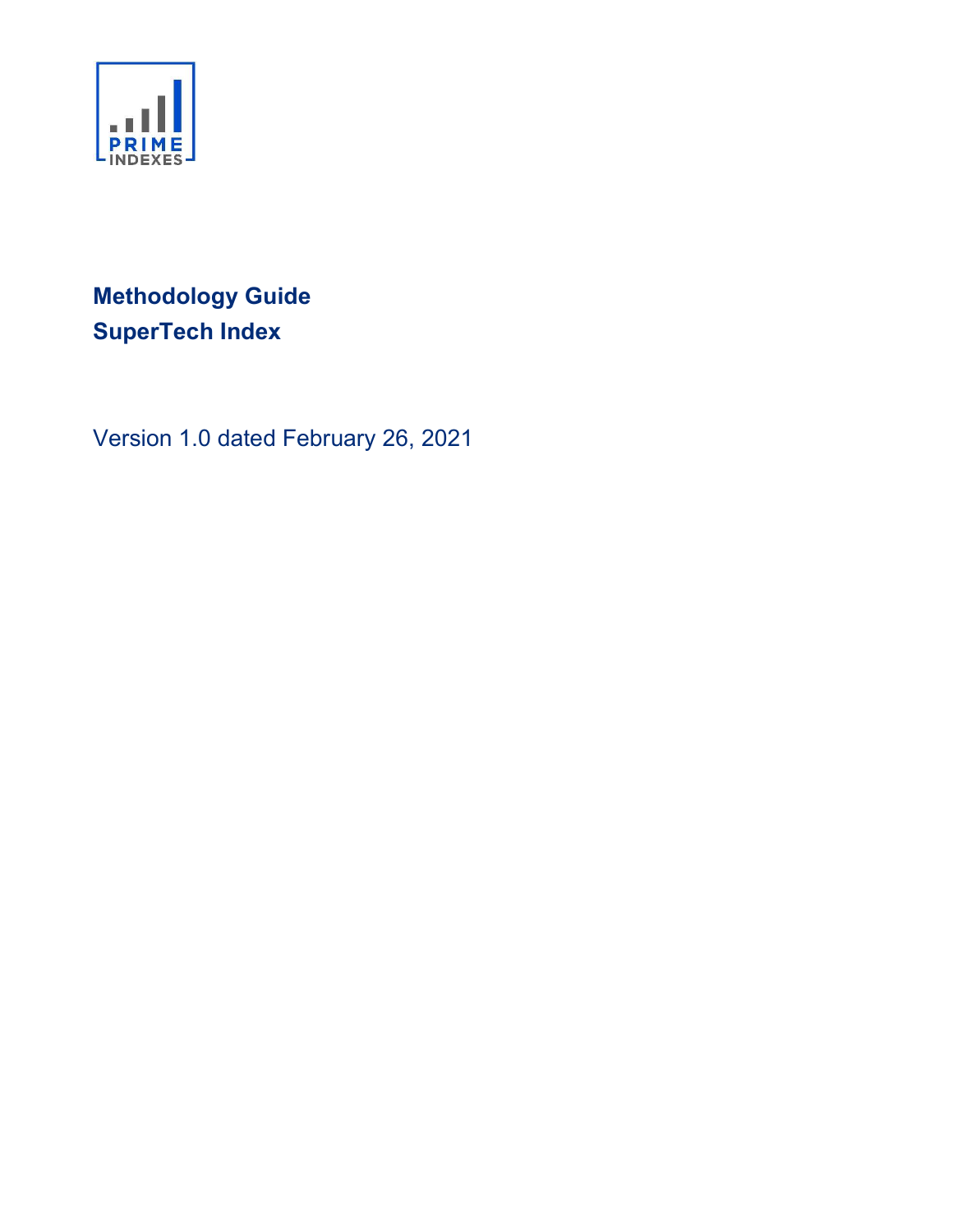## **Contents**

## **Introduction**

## 1 Index specifications

- 1.1 Short name and ISIN
- 1.2 Initial value
- 1.3 Distribution
- 1.4 Prices and calculation frequency
- 1.5 Weighting
- 1.6 Decision-making bodies
- 1.7 Publication
- 1.8 Historical data
- 1.9 Licensing

## 2 Composition of the Index

- 2.1 Selection of the Index Constituents
- 2.2 Ordinary adjustment
- 2.3 Extraordinary adjustment

## 3 Calculation of the Index

- 3.1 Index formula
- 3.2 Accuracy
- 3.3 Adjustments
- 3.4 Dividends and other distributions
- 3.5 Corporate actions
- 3.6 Calculation of the Index in the event of a market disruption

## 4 Definitions

## 5 Appendix

#### 5.1 Contact data

#### 5.2 Calculation of the Index – change in calculation method

This document contains the underlying principles regarding the structure and the operation of the Prime SuperTech Index (the "Index"). Prime Indexes shall make every effort to implement these principles. Prime Indexes does not offer any explicit or tacit guarantee or assurance, neither pertaining to the results from the use of the Index nor the Index value at any certain point in time nor in any other respect. The Index is calculated and disseminated by Solactive AG (the "Index Calculation Agent") and it strives to the best of its ability to ensure the correctness of the calculation. There is no obligation for Prime Indexes irrespective of possible obligations to issuers – to advise third parties, including investors and/or financial intermediaries, of any errors in the Index. The publication of the Index by Prime Indexes is not a recommendation for capital investment and does not contain any assurance or opinion of Prime Indexes regarding a possible investment in a financial instrument based on this Index.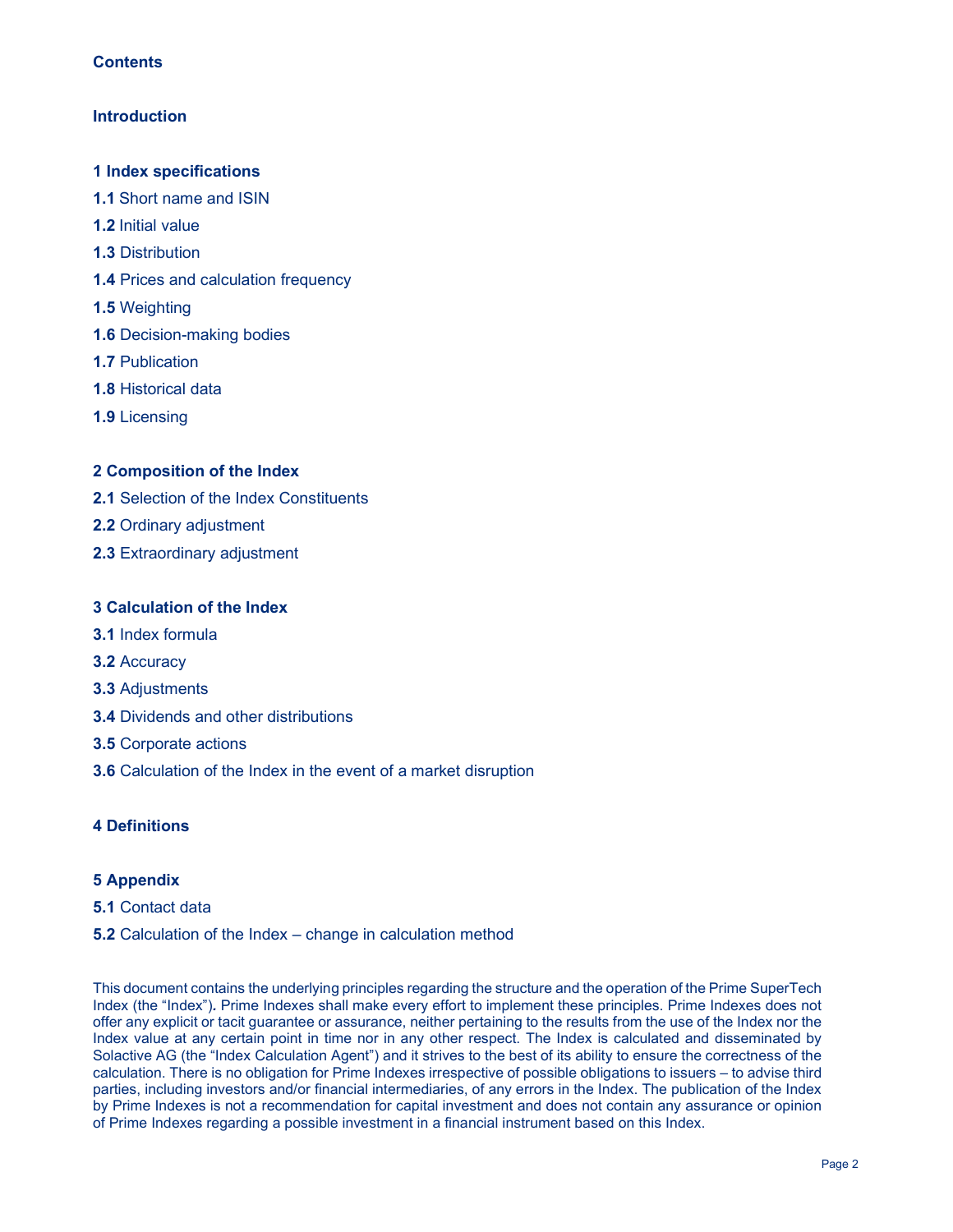#### Introduction

This document is to be used as a guideline with regard to the composition, calculation and management of the Index. Any changes made to the guideline are initiated by the Committee specified in section 1.6. The Index is calculated and published by the Index Calculation Agent, on behalf of Prime Indexes. The name "Prime Indexes" is trademarked.

#### 1 Index specifications

The Prime SuperTech Index (the "Index") is an Index of Prime Indexes, a division of Level ETF Ventures LLC, and is calculated and distributed by the Index Calculation Agent.

The Index has been created to provide investors with a reference measure that enables them to track both event-driven news and long-term trends in high-growth internet-focused companies. To be included in the Index, companies need to have satisfied the eligibility requirements described herein.

There are three different versions of the Index calculated and published by the Index Calculation Agent:

- Gross Total Return this version measures the performance of the index with all dividends reinvested gross of foreign dividend withholding taxes
- Net Total Return this version measures the performance of the index with all dividends reinvested net of foreign dividend withholding taxes
- Price Return this version measures the performance of only the capital appreciation of the Index Constituents and ignores dividends

The Index is published in US Dollars.

## Short name and ISIN

The Index is distributed under the following codes and symbols:

| <b>Name</b>                      | <b>Bloomberg</b> | <b>Reuters</b> | <b>ISIN</b>  | <b>WKN</b>    |
|----------------------------------|------------------|----------------|--------------|---------------|
| Prime SuperTech Index PR         | <b>TECH</b>      | .TECH          | DE000SL0CBX0 | <b>SLOCBX</b> |
| <b>Prime SuperTech Index NTR</b> | N/A              | <b>TECHNR</b>  | DE000SL0CBY8 | <b>SLOCBY</b> |
| Prime SuperTech Index GTR        | N/A              | TECHTR.        | DE000SL0CBZ5 | <b>SLOCBZ</b> |

#### 1.1 Initial value

The Index is based on 10.00 at the close of trading on December 7, 2017.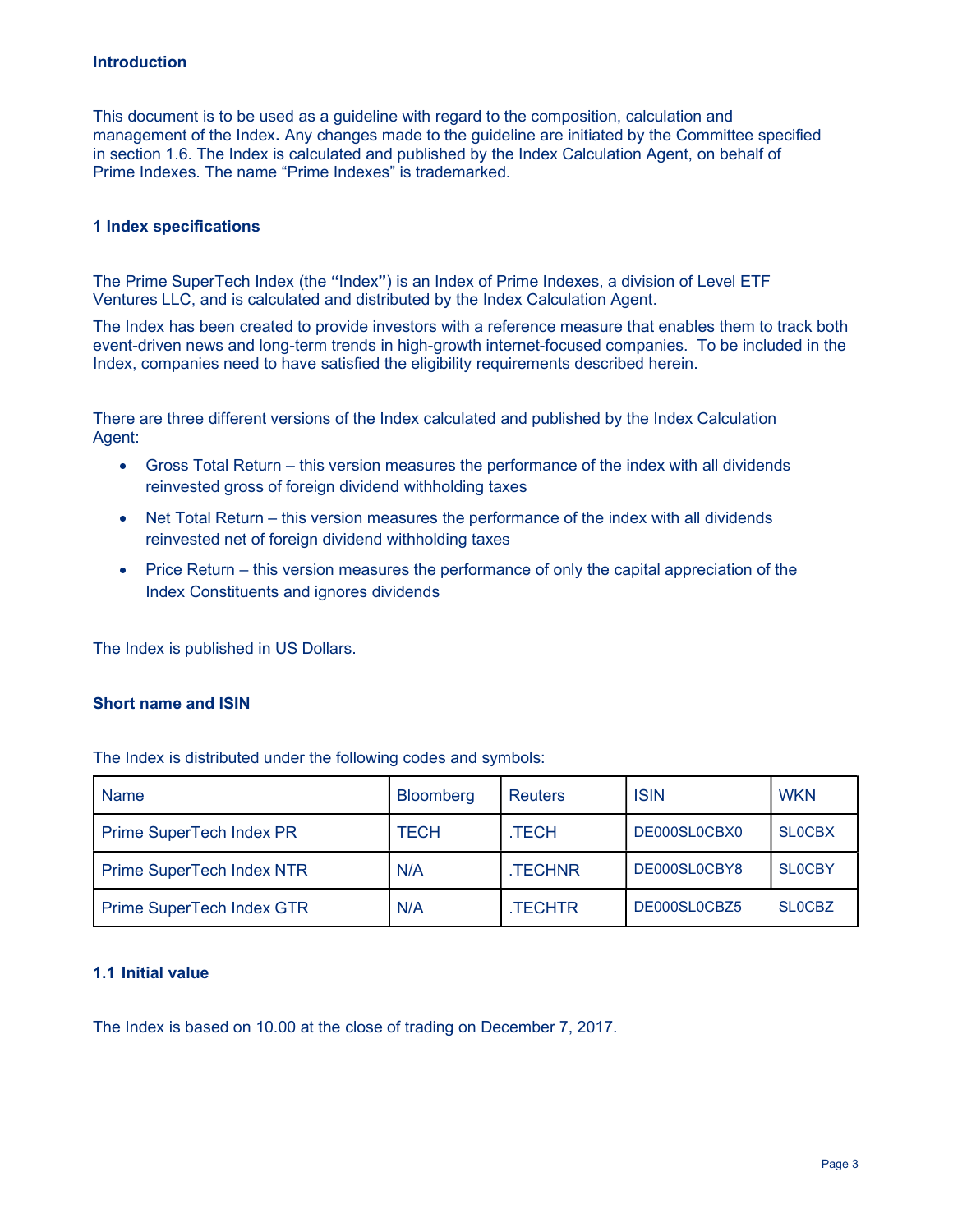#### 1.2 Distribution

The Index is published via the price marketing services of Boerse Stuttgart AG and is distributed to all affiliated vendors. Each vendor decides on an individual basis as to whether it will distribute/display the Index via its information systems.

## 1.3 Prices and calculation frequency

The Index Calculation Agent calculates and publishes the level of the Index every 15 seconds on each Index Trading Day from 9:00 a.m. to 4:50 p.m., Eastern Time using the most recent market prices of the Index Constituents on their respective primary exchanges. If an Index Constituent has stopped trading or has been halted, the last reported market price for that Index Constituent is used in the calculation. If an Index Constituent has not opened for trading, then the most recent Closing Price on Reuters for the preceding Index Trading Day for that Index Constituent is used in the calculation.

The Index Calculation Agent calculates Index levels using data inputs from market data aggregators or directly from the exchanges. If the Index Calculation Agent cannot calculate the Index level using its existing pricing data sources, then Prime Indexes will request that the Index Calculation Agent use an alternative pricing data source, such as other market data aggregators or exchanges, in order to resume calculating Index levels. If the Index Calculation Agent has no alternative pricing data source, then Prime Indexes may select an alternative Index Calculation Agent.

The Index levels are distributed to all affiliated vendors, including Reuters and Bloomberg. If the Index Calculation Agent cannot disseminate the Index level via Boerse Stuttgart AG, then Prime Indexes will request that the Index Calculation Agent use an alternative data disseminator. If the Index Calculation Agent has no alternative data disseminator, then Prime Indexes may select an alternative Index Calculation Agent.

The level of the Index will not be published until either (i) the Index Calculation Agent can resume using its existing data source or data disseminator, as applicable; (ii) the Index Calculation Agent uses an alternative data source or data disseminator, as applicable; or (iii) Prime Indexes selects a new Index Calculation Agent that can publish the Index level. Calculation errors may be identified by either Prime Indexes or the Index Calculation Agent, but only the Index Calculation Agent can publish corrected Index levels on a retrospective basis.

The "Closing Price" with respect to an Index Constituent on an Index Trading Day is the closing price on such Index Trading Day determined in accordance with such Index Constituent's primary exchange regulations. If an Index Constituent's primary exchange has no closing price for an Index Constituent, the Index Calculation Agent shall determine the Closing Price in a reasonable manner.

## 1.4 Weighting

On each Selection Day, Prime Indexes uses the following process to determine the Selection Weight of each Index Constituent as of the relevant Adjustment Day:

- 1.4.1 First, Prime Indexes determines the market capitalization ("MCAP") score of each security in the universe of eligible companies (described below) by ranking all such companies from largest to smallest based on their respective market capitalizations and assigning the company with the largest MCAP a score of one (1).
- 1.4.2 Next, Prime Indexes selects the top fifteen (15) companies based on their respective MCAP scores, beginning with the largest MCAP company (i.e., lowest score), using the following rules.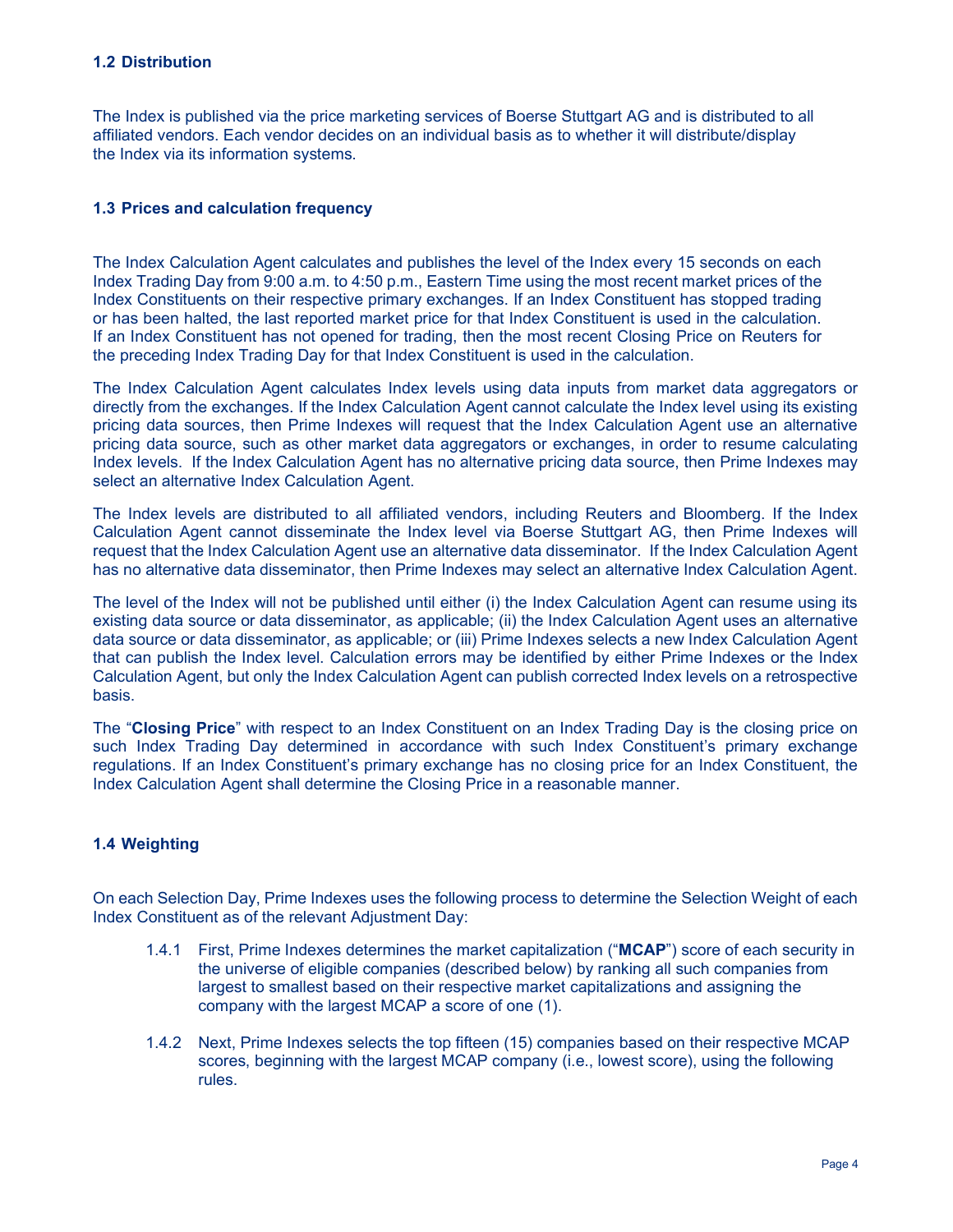- 1.4.2.1 If a company is an existing Index Constituent, and its MCAP score is 18 or higher, then it shall be removed from the Index and replaced by the company with a lower MCAP score that is not an existing Index Constituent.
- 1.4.2.2 If a company is not an existing Index Constituent, and its MCAP score is 12 or lower, then it shall be added to the Index and the existing Index Constituent with the highest MCAP score shall be removed from the Index.
- 1.4.2.3 In the event that two or more companies have an equal score, then their average daily trading volumes shall be used to break the tie. Tied companies are ranked by their respective average daily trading volume over the prior six months in descending order. The security with the greater average daily trading volume over the prior six months shall be selected.
- 1.4.3 Finally, Prime Indexes calculates the weights for each Index Constituent using the following formula:

$$
W_i = \frac{MCAP_i}{\sum_{i}^{n} MCAP_i}
$$

Where,  $W_i$  = the initial weighting for component i  $MCAP<sub>i</sub> = MCAP$  for component i n = the number of components

Then:

- i. Where any of these components has a weight greater than 8.0%, redistribute that weight proportionally to those components with a weight of less than 8.0%.
- ii. Iterate through this sub-process repeatedly until none of these components have a weight greater than 8.0%.

Prime Indexes may, at its own discretion, and in response to industry best practices and/or changing regulatory requirements, modify any part of this index methodology.

## 1.6 Decision-making bodies

A Committee composed of staff from Prime Indexes is responsible for decisions regarding the composition of the Index as well as any amendments to the rules (in this document referred to as the "Committee" or the "Index Committee"). The future composition of the Index is determined by the Committee via the Reconstitution Process on the Selection Days according to the procedure outlined in 2.1 of this document. The Committee shall also decide about the future composition of the Index, if any Extraordinary Events should occur and the implementation of any necessary adjustments.

Members of the Committee can recommend changes to the guideline and submit them to the Committee staff for approval.

## 1.7 Publication

Information relevant for calculating the Index are made available on http://www.primeindexes.com and sub-pages.

## 1.8 Historical data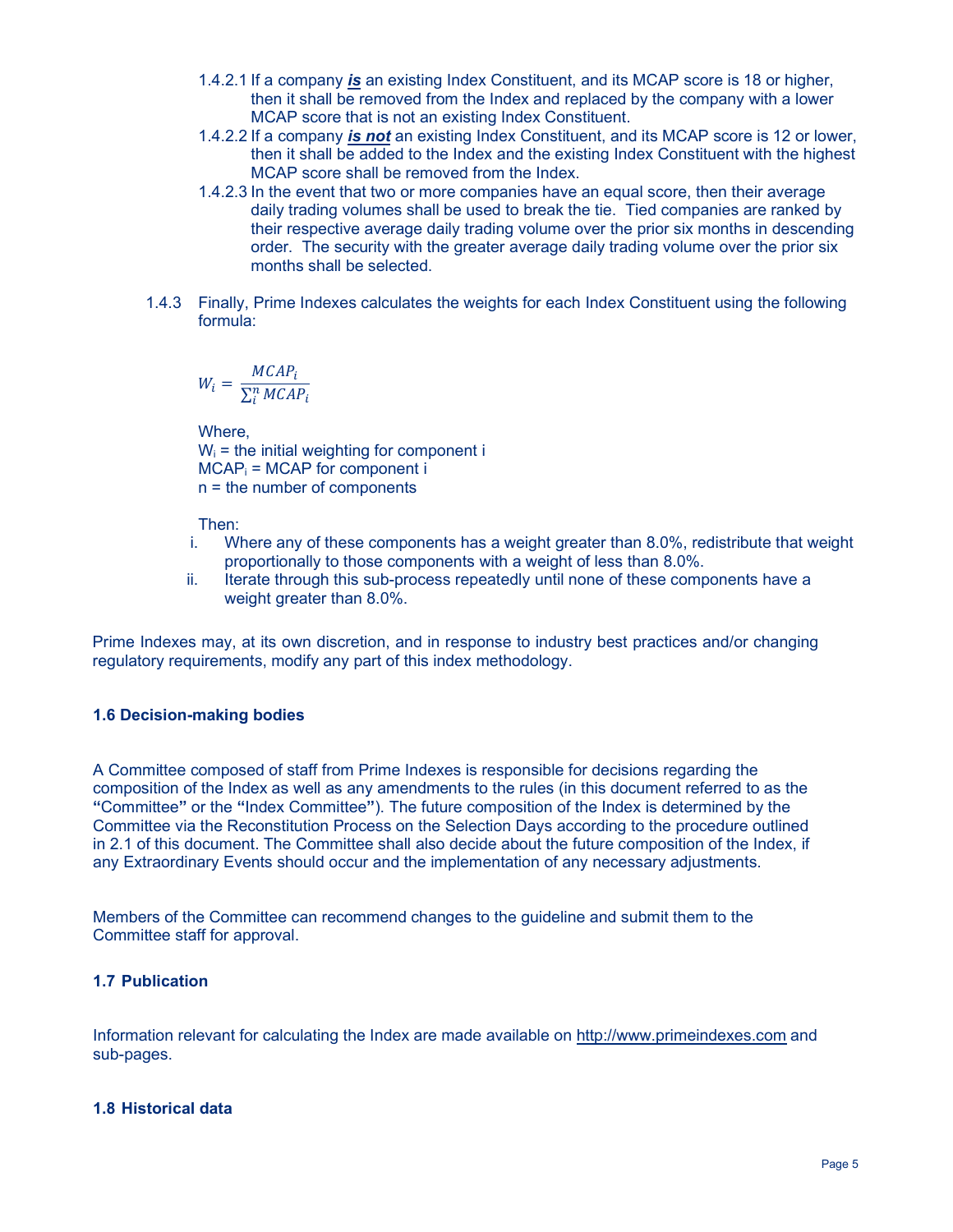Historical data will be maintained from the Base Date.

## **Licensing**

Licenses to use the Index as the underlying value for derivative instruments or investment products are issued to stock exchanges, banks, financial services providers and investment houses by Prime Indexes.

#### 2 Composition of the Index

#### 2.1 Selection of the Index Constituents

Any equity security must satisfy the following eligibility requirements in order for it to be considered for selection as an Index Constituent:

- Headquarters Requirement. The issuer of the Index Constituent (the "Index Constituent Issuer") must be headquartered in the U.S., as determined by Prime Indexes based on the Index Constituent Issuer's regulatory filings;
- Listing Requirement. Each Index Constituent must be listed on a U.S. national securities exchange;
- Industry Requirement. Each Index Constituent Issuer must be classified as an "Internet" Company," a "Semiconductor Manufacturer," an "Electric Vehicle Manufacturer", or a "Consumer Electronics Company" as determined by Prime Indexes, based on the Index Constituent Issuer's regulatory filings, website content, and other related material.

Internet Companies are high-growth consumer-facing companies that (a) are dependent on transactions that they or their customers execute or facilitate on the internet, or (b) distribute their products or services on the internet, or (c) rely on their own internet-based user interface for customers to engage in business with the company or with third-parties. They include, but are not limited to, companies in the following sub-industries: Internet Software & Services, Home Entertainment Software, Internet Retail, Mobile Internet, Internet Commerce, Financial Services, Social Media, Internet Advertising, Travel Platforms, Internet Radio and Video, Website Development and Digital Marketing Platforms.

Semiconductor Manufacturers are high-growth companies that manufacture microprocessors, graphics processors, and memory chips that are used primarily in personal computing devices.

Electric Vehicle Manufacturers are companies that design, develop, manufacture, and sell electric vehicles. Companies in this category have electric vehicle and related sales that comprise over 50% of the revenue from aggregate vehicle sales.

Consumer Electronics Companies are those that design, manufacture and sell consumer-facing mobile communication and media devices or portable digital music players.

The company universe is then further refined to identify a selection pool that satisfies the following eligibility requirements:

 Security Type Requirement: Each Index Constituent must be an equity security, and not a closedend fund, exchange-traded fund, investment vehicle or royalty trust;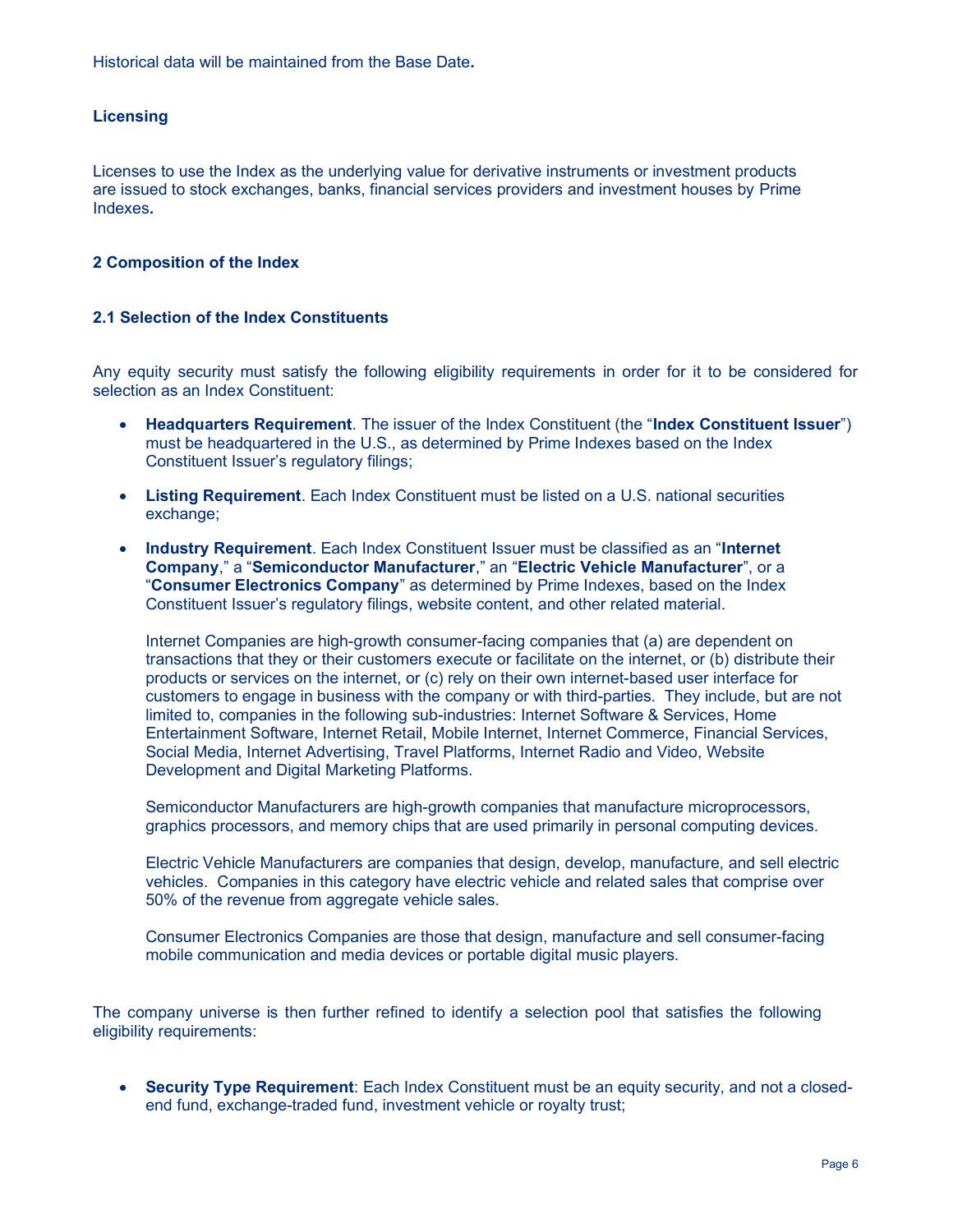- Initial Market Capitalization Requirement: Each initial Index Constituent as of the Base Date must have had a market capitalization of \$15 billion or greater; and
- Trading Volume Requirement: Each Index Constituent must have an average daily trading volume of at least 100,000 shares over the six months prior to the relevant Selection Day.

Prime Indexes maintains a universe of eligible companies based on the above criteria, which is updated on each Selection Day (as defined below), as applicable. On each Selection Day, Prime Indexes ranks the eligible companies from highest to lowest market capitalization, and then selects the fifteen (15) companies from such universe to be Index Constituents. Absent an Extraordinary Adjustment (as defined below), the Index Constituents will remain unchanged until the next Selection Day.

## 2.2 Ordinary adjustment

Prime Indexes assigns each Index Constituent its quarterly weighting (the "Selection Weight") on the Thursday before the second Friday of March, June, September, and December, or if such Thursday is not an Index Trading Day, the next Index Trading Day (the "Selection Day"). The new weightings are implemented on each third Friday of March, June, September, and December, or, if such Friday is not an Index Trading Day, the next Index Trading Day (an "Adjustment Day"). The Index Constituents will remain unchanged until the next Selection Day, absent any Extraordinary Adjustments, but the weighting of each Index Constituent will fluctuate as a result of changes in its price.

## 2.3 Extraordinary adjustment

Upon the occurrence of an Extraordinary Event, Prime Indexes will remove an Index Constituent and redistribute its weighting proportionately to the remaining Index Constituents as of the close of business on the Index Trading Day that the Extraordinary Event has been determined to have occurred by Prime Indexes.

In the event of the Insolvency of an Index Constituent Issuer, the Index Constituent will remain in the Index until the next Adjustment Day. If a Closing Price for the affected Index Constituent is not available on an Index Trading Day, the most recent market price will be applied as the Closing Price for such Index Constituent at such time, as determined in each case by the Index Calculation Agent. If a market price is not available on an Index Trading Day, the Closing Price for this Index Constituent will be zero. Prime Indexes may also decide to eliminate the respective Index Constituent prior to the next Adjustment Day.

An "Extraordinary Event" consists of the following:

- a Merger
- a Takeover Bid
- a Delisting
- a Nationalization
- an Insolvency

A "Merger" is any of the following events:

- a change in the security class or a conversion of a share class that results in a transfer or an ultimate definite obligation to transfer all shares of an Index Constituent in circulation to another legal person;
- a merger (either by acquisition or through forming a new structure) or a binding obligation on the part of the Index Constituent Issuer to exchange shares with another legal person (except in a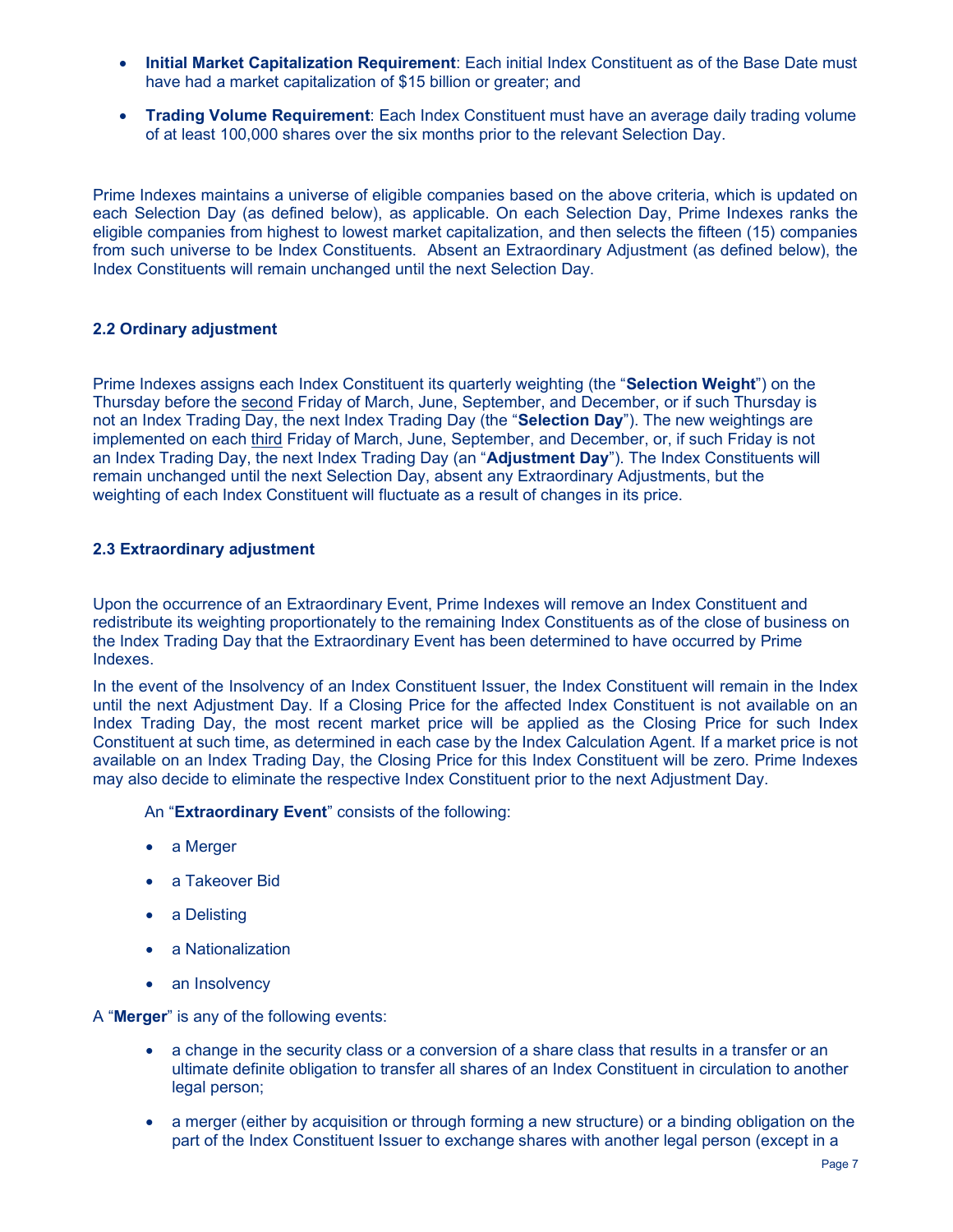merger or share exchange under which the Index Constituent Issuer is the acquiring or remaining company and which does not involve a change in security class or a conversion of all the shares of the Index Constituent in circulation);

- a takeover offer, exchange offer, other offer or another act of a legal person for the purposes of acquiring or otherwise obtaining from the Index Constituent Issuer all of the issued shares of the Index Constituent that entails a transfer or the irrevocable obligation to transfer all such shares (with the exception of those shares held and controlled by the legal person); or
- a merger (either by acquisition or through forming a new structure) or a binding obligation on the part of an Index Constituent Issuer or its subsidiaries to exchange Index Constituent Issuer shares with another legal person, whereby the issuer of such Index Constituent shares is the acquiring or remaining company and it does not involve a change in the class or a conversion of all the issued Index Constituent shares, but the Index Constituent shares in circulation directly prior to such an event (except for the shares held and controlled by the legal person) represent in total less than 50% of the Index Constituent shares in circulation directly subsequent to such an event.

A "Takeover Bid" is a bid to acquire, an exchange offer or any other offer or act of a legal person that results in such legal person acquiring, as part of an exchange or otherwise, more than 10% and less than 100% of the voting shares of the Index Constituent in circulation or the right to acquire these shares, as determined by the Index Calculation Agent based on notices submitted to public or self-regulatory authorities or other information considered by the Index Calculation Agent to be relevant.

A "Delisting" occurs if the primary exchange of an Index Constituent announces pursuant to such exchange's regulations that the listing of, the trading in or the issuing of public quotes on the Index Constituent at such exchange has ceased immediately or shall cease at a later date, for whatever reason (provided that the delisting is not because of a Merger or a Takeover Bid), and the Index Constituent is not immediately listed, traded or quoted again on an exchange, trading or listing system, acceptable to the Index Calculation Agent.

"Nationalization" is a process whereby all shares of an Index Constituent or the majority of the assets of an Index Constituent Issuer are nationalized or are expropriated or otherwise must be transferred to public bodies, authorities or institutions.

"Insolvency" occurs with respect to an Index Constituent if (i) all shares of the Index Constituent must be transferred to a trustee, liquidator, insolvency administrator or a similar public officer as result of a voluntary or compulsory liquidation, insolvency or winding-up proceedings or comparable proceedings affecting such Index Constituent Issuer, or (ii) the holders of the shares of an Index Constituent are legally enjoined from transferring the shares of such Index Constituent.

## 3 Calculation of the Index

#### 3.1 Index formula

On each Index Trading Day, the Index level is calculated every 15 seconds in accordance with the following formula:

$$
Index_t = \frac{\sum_{i=1}^{n} x_{i,t} \times p_{i,t}}{D_t}
$$

where,

 $Index_t$  = the Index level on Index Trading Day  $t$ 

 $x_{i,t}$  = Number of Index Shares of Index Constituent *i* on Index Trading Day *t*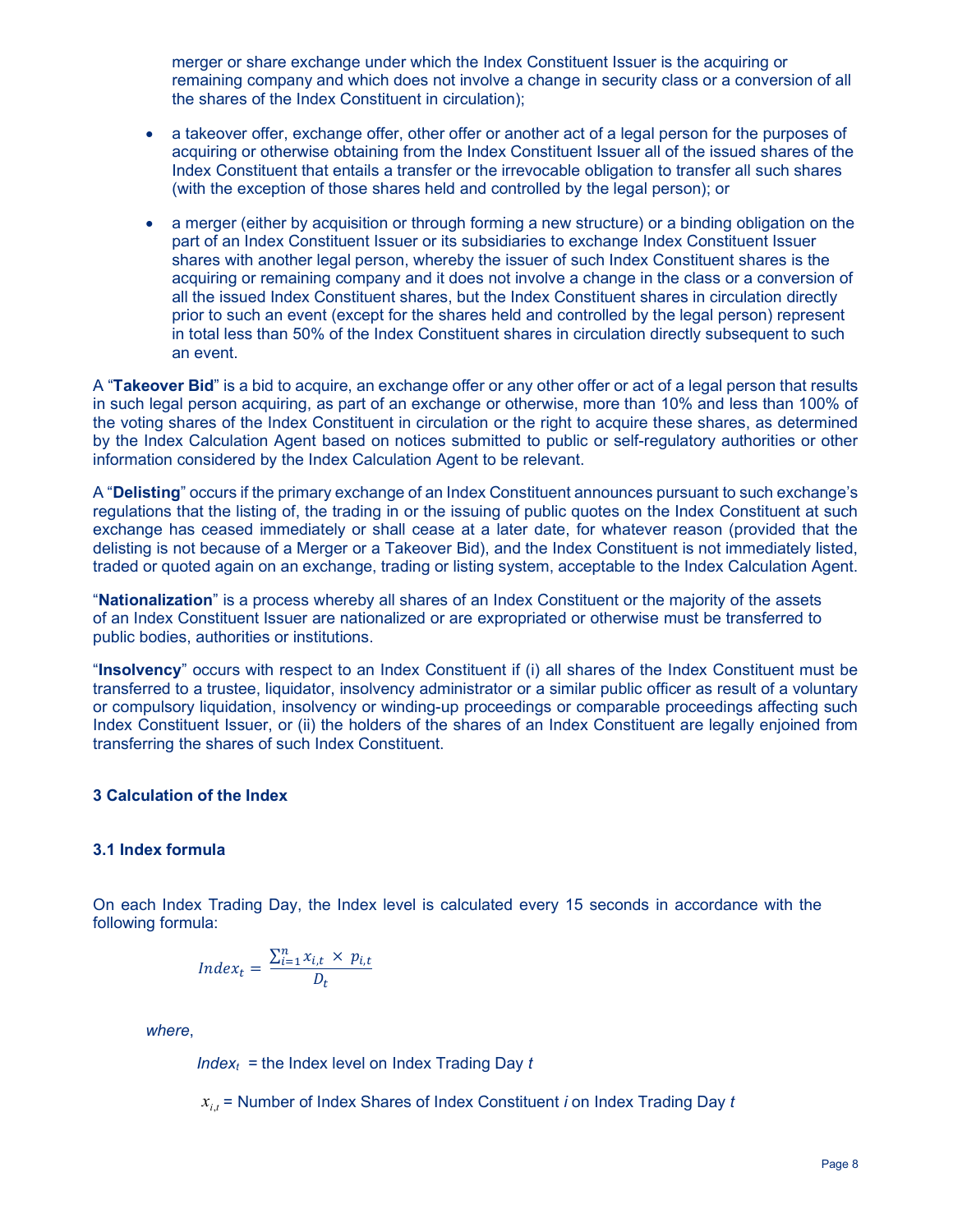$p_{i,t}$ = Market price of Index Constituent  $i$  on Index Trading Day  $t$ 

 $D_t$ = Divisor on Index Trading Day  $t$ 

An "Index Trading Day", in relation to the Index is a Business Day (or a day that would have been a Business Day if an Index Disruption Event, as defined below, had not occurred). The Index Calculation Agent is ultimately responsible for determining whether a certain day is an Index Trading Day with regard to the Index or an Index Constituent.

"Index Shares" with respect to any Index Constituent is calculated on each Selection Day and represents the number of hypothetical shares (including a fraction thereof) of an Index Constituent to be included in the Index. For any Index Constituent, this number equals the ratio of (a) the Selection Weight of the Index Constituent on such Selection Day, multiplied by the Index level on such day, to (b) the Closing Price of the Index Constituent on such day. Index Shares for any Index Constituent remain constant between Selection Days unless there is a corporate action (see "Corporate Actions" below).

 The initial Divisor on the Base Date is calculated according to the following formula and will remain fixed until the earlier of the first Adjustment Day and the Index Trading Day when an unscheduled Divisor change is required as a result of certain corporate actions or dividends:

$$
D_t = \frac{\sum_{i=1}^n (p_{i,t} \times x_{i,t})}{100}
$$

 After the close of trading on each Adjustment Day t, or on an Index Trading Day on which an unscheduled Divisor change is required as a result of certain corporate actions or dividends, the new Divisor is calculated using the formula below and will remain fixed until the earlier of the next Adjustment Day and an Index Trading Day when an unscheduled Divisor change is required:

$$
D_t = \frac{\sum_{i=1}^{n} (p_{i,t} \times x_{i,t})}{Index_t}
$$

This Divisor is valid starting on the immediately following Index Trading Day.

The value of the Index will be rounded to four (4) decimal places. The number of Index Shares of the Index Constituents will be rounded to the nearest whole number. Closing Prices will be rounded to six (6) decimal places, and the Divisor shall be rounded to six (6) decimal places.

## 3.2 Accuracy

The value of the Index shall be rounded to four (4) decimal places.

The Number of Index Shares of the Index Constituents shall be rounded to integers.

Trading Prices and foreign exchange rates shall be rounded to six decimal places.

Divisors shall be rounded to six (6) decimal places

#### 3.3 Adjustments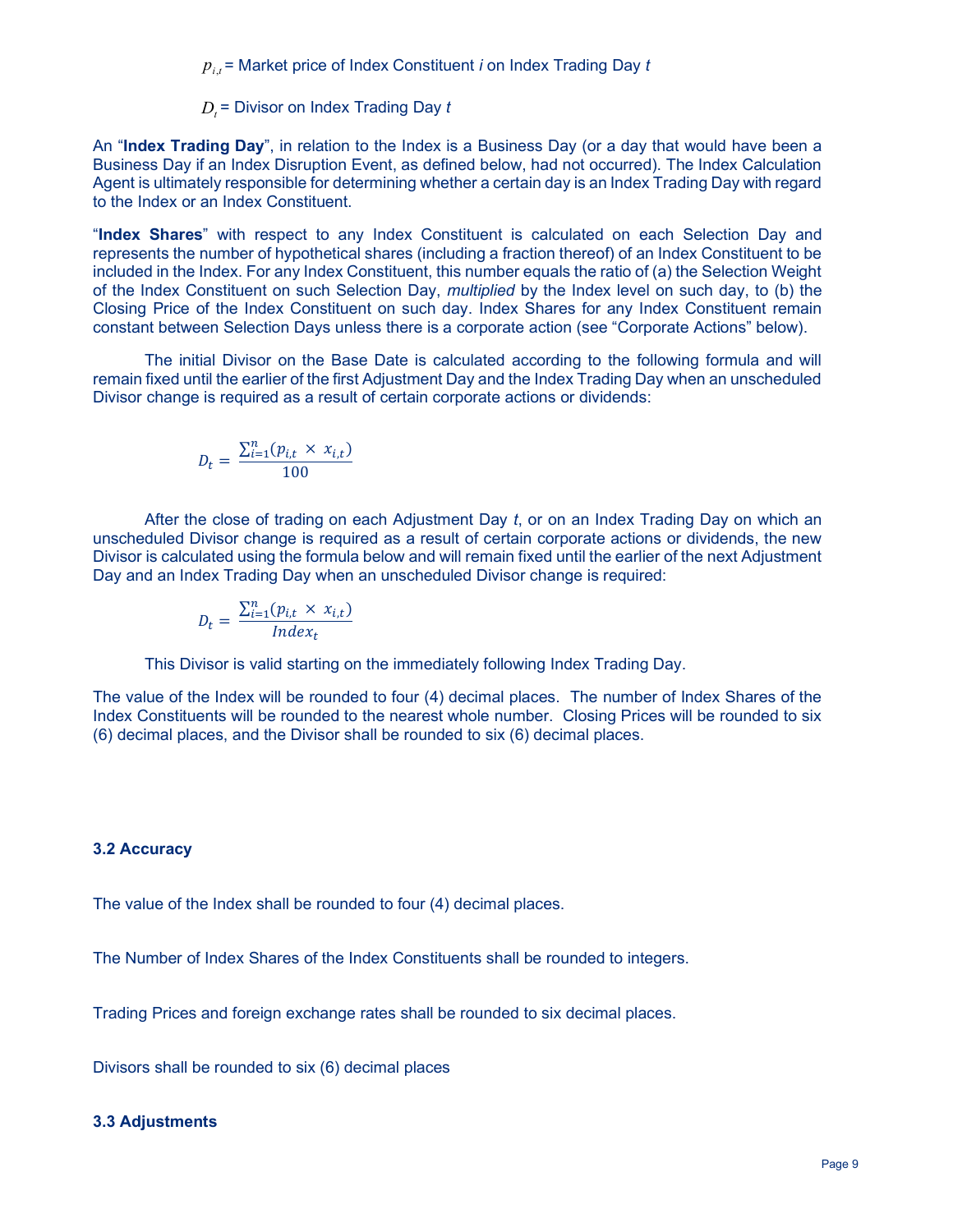Indices will be adjusted for systematic changes in prices once the changes become effective. This requires the new Number of Index Shares of the affected Index Constituent and the Divisor to be calculated on an ex-ante basis.

The Index will be adjusted for distributions, capital increases and stock splits.

This procedure ensures that the first ex quote can be properly reflected in the calculation of the Index. This ex-ante procedure assumes the general acceptance of the Index calculation formula as well as open access to the parameter values used. The calculation parameters are provided by the Index Calculation Agent.

## 3.4 Dividends and other distributions

Dividend payments and other distributions are reflected in the level of the Index via an adjustment of the Divisor. On the ex-dividend date for each Index Constituent, the new Divisor is calculated as follows:

$$
D_{t+1} = D_t \times \frac{\sum_{i=1}^{n} (p_{i,t} \times x_{i,t}) - (x_{i,t} \times y_{i,t} \times g_{i,t})}{\sum_{i=1}^{n} (p_{i,t} \times x_{i,t})}
$$

where,

 $p_{i,t}^{\parallel}$ = Closing Price of Index Constituent  $i$  on Index Trading Day  $t$ 

 $x_{i,t}$  = Number of Index Shares of Index Constituent  $i$  on Index Trading Day  $t$ 

 $y_{i,t}$  = Distribution of Index Constituent *i* having ex-date t+1, multiplied by the Dividend Correction Factor

 $g_{i,t}$  = Currency exchange rate to convert the non-USD amount of a distribution of Index Constituent i on Index Trading Day t into USD (if such distribution is made in USD,  $g_{it}$  equals 1)

 $\overline{D}_t^-$  = Divisor on Index Trading Day  $t$ 

 $D_{t+1}$  = Divisor on Index Trading Day  $t+1$ 

The "Dividend Correction Factor" is calculated as one (1) minus the applicable withholding tax rate and/or other applicable tax rate currently prevalent in the respective country.

#### 3.5 Corporate actions

## 3.5.1 Principles

Following an announcement by an Index Constituent Issuer of the terms and conditions of a corporate action (as disseminated by that Index Constituent Issuer, its primary exchange, or market data vendor that aggregates such data), the Index Calculation Agent will determine whether such corporate action has a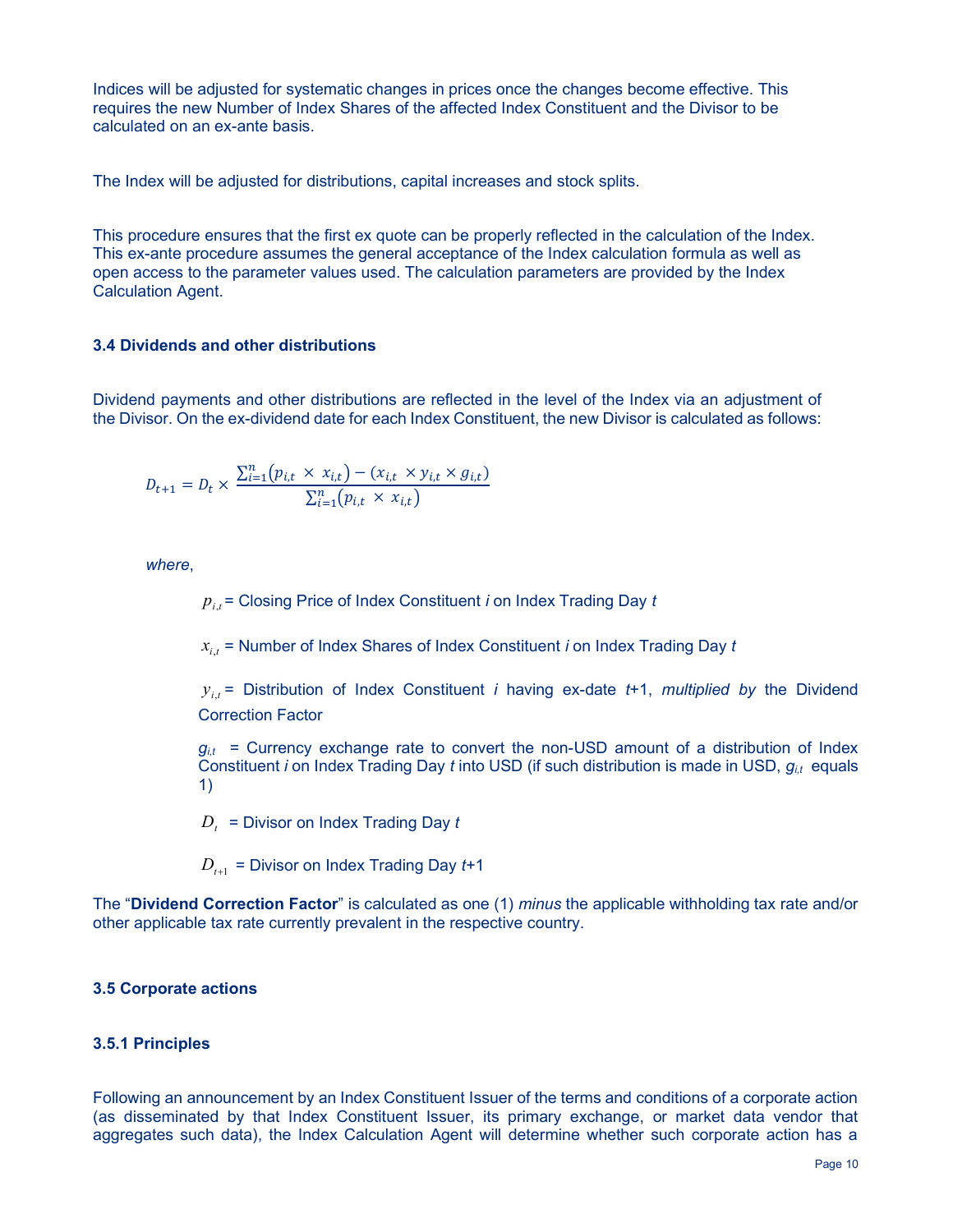dilutive, concentrative or similar effect on the price of the relevant Index Constituent. The Index Calculation Agent will make any necessary adjustments that it deems appropriate in order to take into account the dilutive, concentrative or similar effect, and shall determine the date (using the effective date as disclosed by the Index Constituent Issuer or primary exchange, or market data vendor) on which such adjustments will become effective.

Examples of corporate actions that may trigger an adjustment by the Index Calculation Agent are set forth below.

## 3.5.2 Capital increases

For capital increases affecting any Index Constituent that has an ex-date on Index Trading Day t+1, the Index is adjusted as follows:

$$
x_{i,t+1} = x_i * \frac{1+B}{1}
$$

where,

 $x_{i,t+1}$  = Number of Index Shares of the affected Index Constituent *i* on Index Trading Day  $t+1$ 

 $x_{i,t}$  = Number of Index Shares of the affected Index Constituent i on Index Trading Day t

B = Shares of the affected Index Constituent i received as a result of capital increase for every such share held prior to such increase

$$
p_{i,t+1} = \frac{p_{i,t} + s * B}{1 + B}
$$

where,

- $p_{i,t+1}$  = Updated Closing Price of the affected Index Constituent i on Index Trading Day t+1
- $p_{i,t}$  = Closing Price of the affected Index Constituent i on Index Trading Day t
- s = Subscription Price of the affected Index Constituent *i*

$$
D_{t+1} = D_t \times \frac{\sum_{i=1}^{n} (p_{i,t} \times x_{i,t}) + \sum_{i=1}^{n} [(p_{i,t+1} \times x_{i,t+1}) - (p_{i,t} \times x_{i,t})]}{\sum_{i=1}^{n} (p_{i,t} \times x_{i,t})}
$$

where,

- $=$  Divisor on Index Trading Day  $t+1$  $D_{t+1}$
- $=$  Closing Price of Index Constituent *i* on Index Trading Day  $t$  $p_{i,t}$
- $=$  Number of Index Shares of the affected Index Constituent *i* on Index Trading Day t  $x_{i,t}$
- = Hypothetical Closing Price of the affected Index Constituent i on Index Trading Day  $t+1$  $p_{i,t+1}$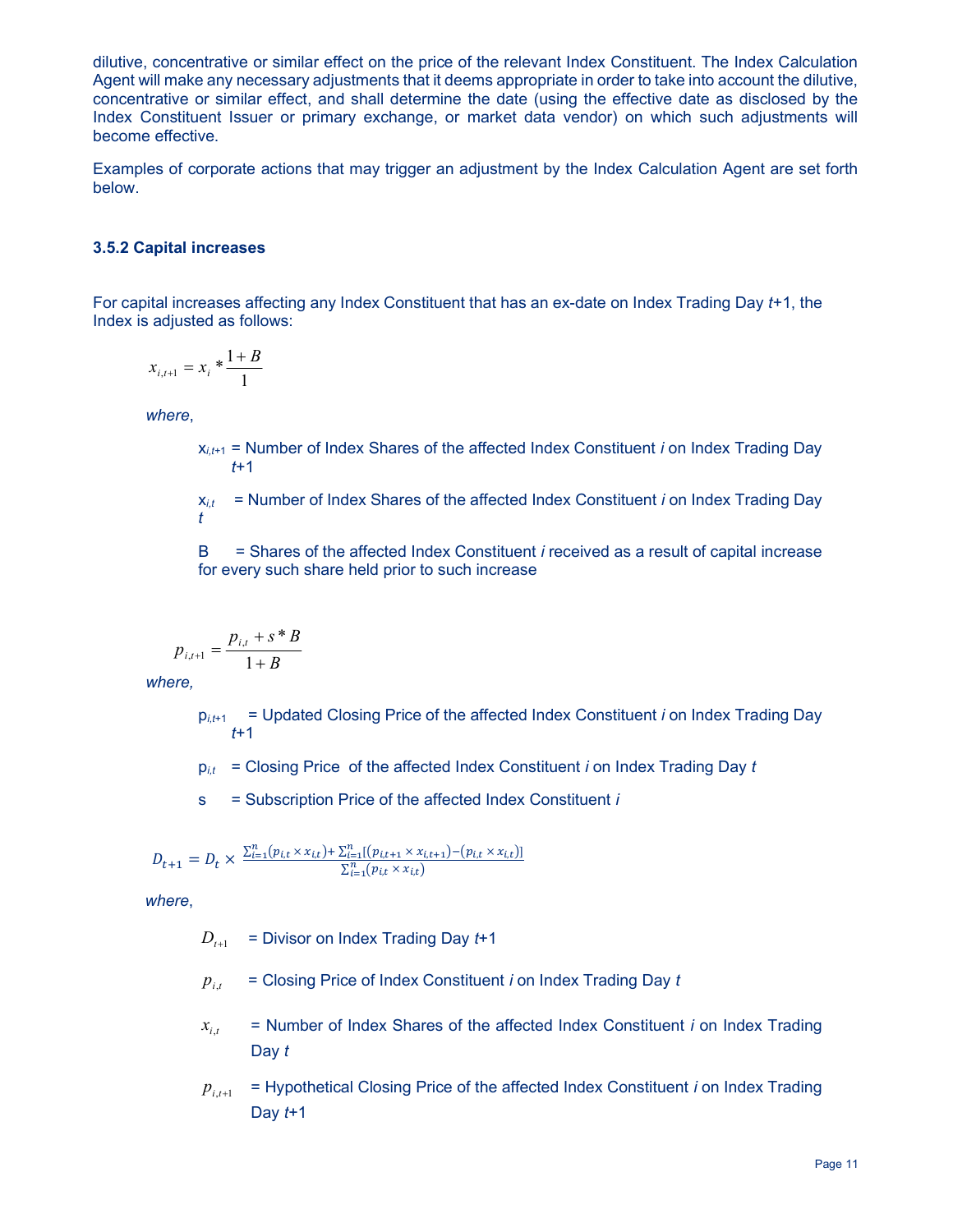- $=$  Number of Index Shares of the affected Index Constituent  $i$  on Index Trading Day  $t+1$  $x_{i,t+1}$
- $=$  Divisor on Index Trading Day  $t$  $D_{t}$

## 3.5.3 Share splits

For share splits or reverse splits affecting any Index Constituent that has an ex-date on Index Trading Day t+1, the new number of Index Shares with respect to such Index Constituent is calculated as follows:

$$
x_{i,t+1} = x_{i,t} \cdot B
$$

where

- $x_{i,t+1}$  = Number of Index Shares of the affected Index Constituent *i* on Index Trading Day  $t+1$
- $x_{i,t}$  = Number of Index Shares of the affected Index Constituent i on Index Trading Day t

 $B =$  Shares of the affected Index Constituent *i* received as a result of the share split for every such share held prior to such share split

## 3.5.4 Constituent distributions

For distributions on any Index Constituent that has an ex-date on Index Trading Day t+1, the new number of Index Shares with respect to such Index Constituent is calculated as follows:

$$
x_{i,t+1} = x_{i,t} * (1 + B)
$$

where,

- $x_{i,t+1}$  = Number of Index Shares of the affected Index Constituent *i* on Index Trading Day  $t+1$
- $x_{i,t}$  = Number of Index Shares of the affected Index Constituent *i* on Index Trading Day t
- $B =$  Shares of the affected Index Constituent *i* received as a result of the distribution for every such share held prior to such distribution

#### 3.6 Calculation of the Index in the event of a Index Disruption Event

The Index may not be calculated in the event of a Index Disruption Event or Force Majeure Event (unforeseeable or unavoidable circumstances, including but not limited to act of God, war, crime, or terrorism). If the Index Disruption Event or Force Majeure Event continues over a period of eight Trading Days, then the Committee shall determine the necessary action (including but not limited to taking into account the market conditions prevailing at this point in time, the last quoted Trading Price for each of the Index Constituents as well as any other conditions that it deems relevant for calculating the Index value) such that the affected securities resulting from the Index Disruption Event are no longer causing such disruption to occur.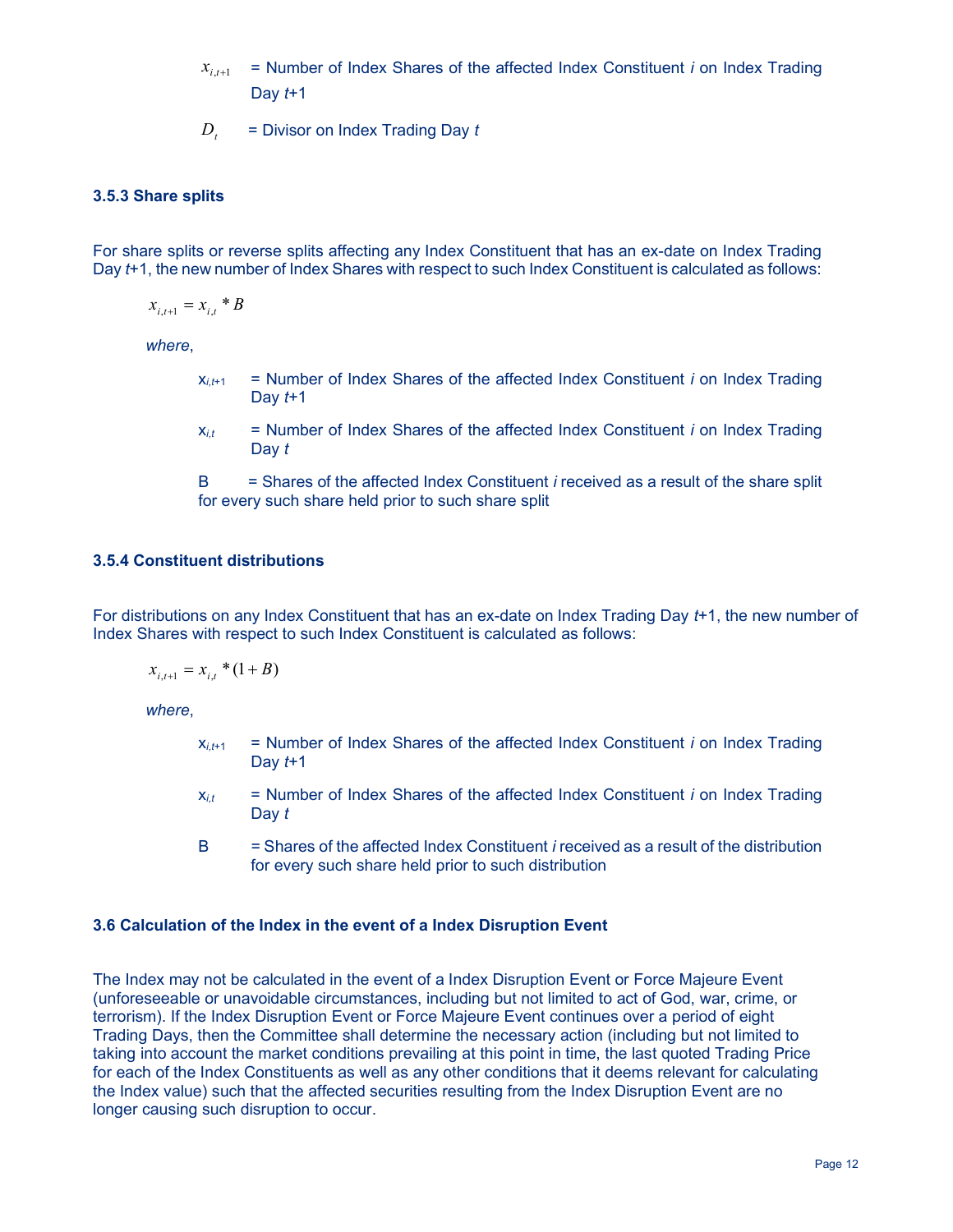## 4. Definitions

"Index Constituent" is each security currently included in the Index.

"Number of Shares" is in respect of an Index Constituent and any given Business Day the number or fraction of shares included in the Index. It is calculated for any Index Constituent as the ratio of (A) the Percentage Weight of an Index Constituent multiplied by the Index value and (B) its Trading Price.

"Percentage Weight" of an Index Constituent is the ratio of its Trading Price multiplied by its Number of Shares divided by the Index value.

"Dividend Correction Factor" is calculated as 1 minus the applicable withholding tax rate and/or other applicable tax rate currently prevalent in the respective country.

In particular an "Extraordinary Event" is

- a Merger
- a Takeover bid
- a delisting
- the Nationalisation of a company
- Insolvency

The Trading Price for this Index Constituent on the day the event came into effect is the last available market price for this Index Constituent quoted on the Exchange on the day the event came into effect (or, if a market price is not available for the day the event came into effect, the last available market price quoted on the Exchange on a day specified as appropriate by the Index Calculation Agent), as determined by the Index Calculation Agent, and this price is used as the Trading Price of the particular Index Constituent until the end of the day on which the composition of the Index is next set.

In the event of the Insolvency of an issuer of an Index Constituent the Index Constituent shall remain in the Index until the next Adjustment Day. As long as a market price for the affected Index Constituent is available on a Business Day, this shall be applied as the Trading Price for this Index Constituent on the relevant Business Day, as determined in each case by the Index Calculation Agent. If a market price is not available on a Business Day the Trading Price for this Index Constituent is set to zero. The Committee may also decide to eliminate the respective Index Constituent at an earlier point in time prior to the next Adjustment Day. The procedure in this case is identical to an elimination due to and Extraordinary Event.

An Index Constituent is "delisted" if the Exchange announces pursuant to the Exchange regulations that the listing of, the trading in or the issuing of public quotes on the Index Constituent at the Exchange has ceased immediately or shall cease at a later date, for whatever reason (provided delisting is not because of a Merger or a Takeover bid), and the Index Constituent is not immediately listed, traded or quoted again on an exchange, trading or listing system, acceptable to the Index Calculation Agent.

"Insolvency" occurs with regard to an Index Constituent if (A) all shares of the respective issuer must be transferred to a trustee, liquidator, insolvency administrator or a similar public officer as result of a voluntary or compulsory liquidation, insolvency or winding-up proceedings or comparable proceedings affecting the issuer of the Index Constituents or (B) the holders of the shares of this issuer are legally enjoined from transferring the shares.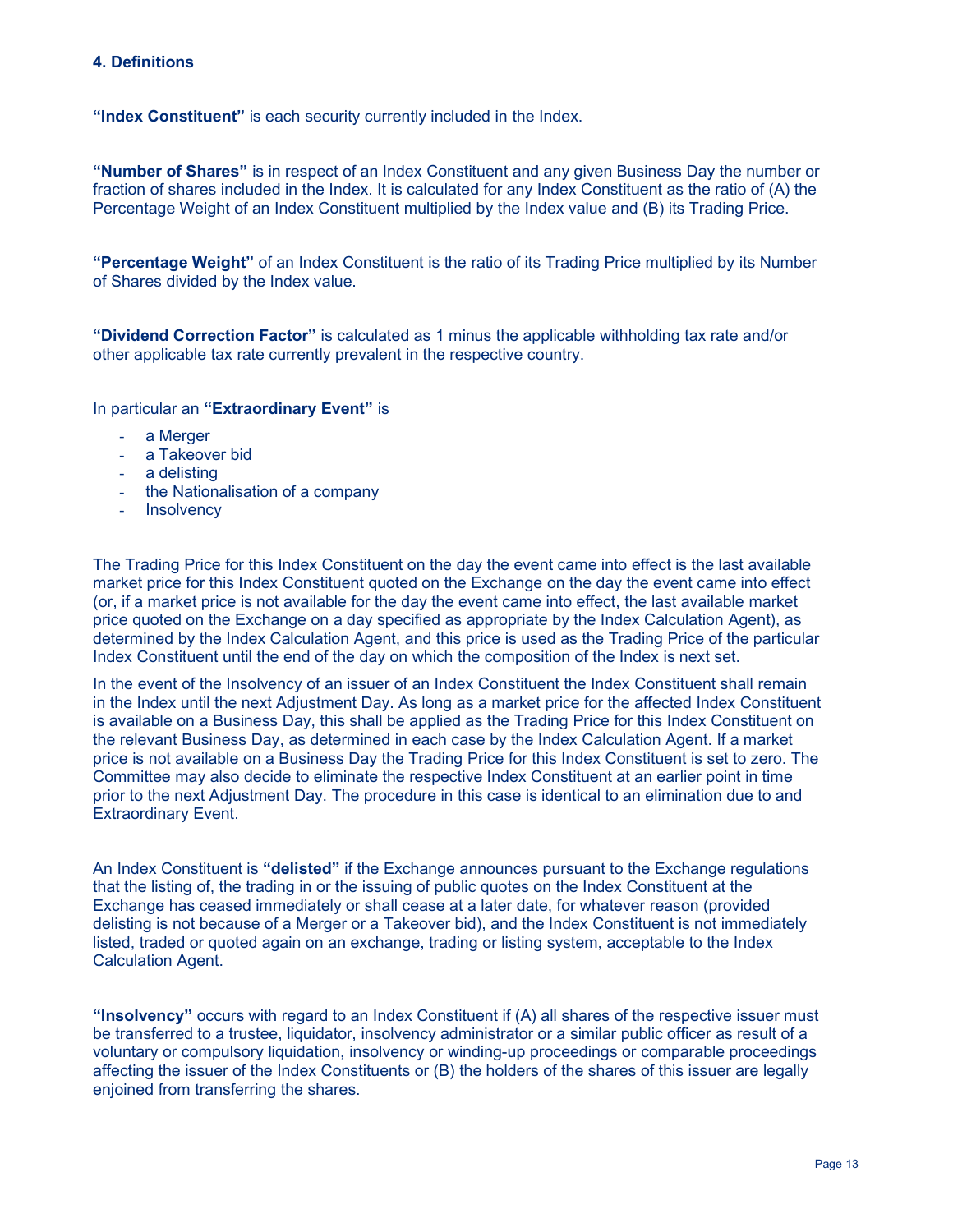A "Takeover bid" is a bid to acquire, an exchange offer or any other offer or act of a legal person that results in the related legal person acquiring as part of an exchange or otherwise more than 10% and less than 100% of the voting shares in circulation from the issuer of the Index Constituent or the right to acquire these shares, as determined by the Index Calculation Agent based on notices submitted to public or self-regulatory authorities or other information considered by the Index Calculation Agent to be relevant.

With regard to an Index Constituent a "Merger" is

- (i) a change in the security class or a conversion of this share class that results in a transfer or an ultimate definite obligation to transfer all the shares in circulation to another legal person,
- (ii) a merger (either by acquisition or through forming a new structure) or a binding obligation on the part of the issuer to exchange shares with another legal person (except in a merger or share exchange under which the issuer of this Index Constituent is the acquiring or remaining company and which does not involve a change in security class or a conversion of all the shares in circulation),
- (iii) a takeover offer, exchange offer, other offer or another act of a legal person for the purposes of acquiring or otherwise obtaining from the issuer 100% of the shares issued that entails a transfer or the irrevocable obligation to transfer all shares (with the exception of shares which are held and controlled by the legal person), or
- (iv) a merger (either by acquisition or through forming a new structure) or a binding obligation on the part of the issuer of the share or its subsidiaries to exchange shares with another legal person, whereby the issuer of the share is the acquiring or remaining company and it does not involve a change in the class or a conversion of the all shares issued, but the shares in circulation directly prior to such an event (except for shares held and controlled by the legal person) represent in total less than 50% of the shares in circulation directly subsequent to such an event.

The "Merger Date" is the date on which a Merger is concluded or the date specified by the Index Calculation Agent if such a date cannot be determined under the law applicable to the Merger.

"Nationalisation" is a process whereby all shares or the majority of the assets of the issuer of the shares are nationalised or are expropriated or otherwise must be transferred to public bodies, authorities or institutions.

"Exchange" is, in respect of Index and every Index Constituent, the respective primary exchange where the Index Constituent has its primary listing. The Committee may decide to declare a different stock exchange the "Exchange" for trading reasons, even if the company is only listed there via a Stock Substitute.

"Stock Substitute" includes in particular American Depository Receipts (ADR) and Global Depository Receipts (GDR).

With regard to an Index Constituent (subject to the provisions given above under "Extraordinary Events") the "Trading Price" in respect of a Trading Day is the closing price on this Trading Day determined in accordance with the Exchange regulations. If the Exchange has no closing price for an Index Constituent, the Index Calculation Agent shall determine the Trading Price and the time of the quote for the share in question in a manner that appears reasonable to him.

A "Trading Day" is in relation to the Index or an Index Constituent a Trading Day on the Exchange (or a day that would have been such a day if a market disruption had not occurred), excluding days on which trading may be ceased prior to the normal Exchange closing time. The Index Calculation Agent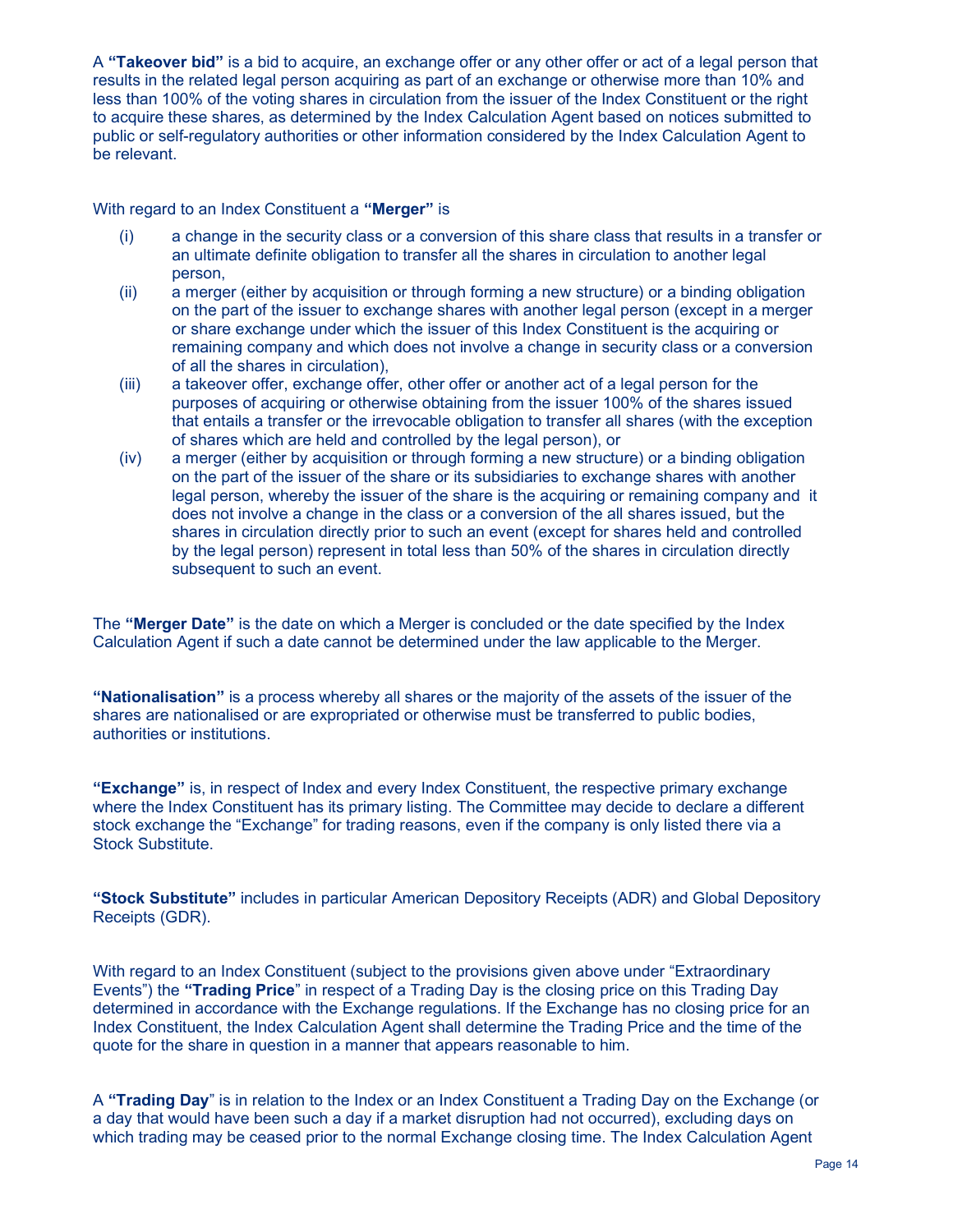is ultimately responsible as to whether a certain day is a Trading Day with regard to the Index or an Index Constituent or in any other connection relating to this document.

A "Business Day" is a day on which the New York Stock Exchange is open for trading.

The "Index Calculation Agent" is Solactive AG or any other appropriately appointed successor in this function.

The "Index Currency" is US Dollars.

"Market Capitalization" is with regard to each of the companies in the Index Universe on a Selection Day or Adjustment Day the value published as the Market Capitalization for this day.

As at the date of this document Market Capitalization is defined as the value of a company calculated by multiplying the number of shares outstanding of the company by its share price.

An "Affiliated Exchange" is with regard to an Index Constituent any exchange or trading or quotation system on which options and futures contracts on the Index Constituent in question are traded, as specified by the Index Calculation Agent.

## Index Disruption Events

An "Index Disruption Event" occurs if any of the following events occurs or is continuing on an Index Trading Day for an Index Constituent:

- 1. Trading is suspended or restricted (due to price movements that exceed the limits allowed by the relevant primary exchange or an Affiliated Exchange, or for other reasons) (i) across the entire primary exchange of any Index Constituent, (ii) in options or futures contracts on or with regard to an Index Constituent or an Index Constituent that is quoted on an Affiliated Exchange, or (iii) on the primary exchange or in a trading or quotation system (as determined by the Index Calculation Agent) in which an Index Constituent is listed or quoted;
- 2. An event that (in the assessment of the Index Calculation Agent) generally disrupts and affects the opportunities of market participants to execute on the relevant primary exchange transactions in respect of an Index Constituent or to determine market values for an Index Constituent or to execute on an Affiliated Exchange a transaction with regard to options and futures contracts on such Index Constituent or to determine market values for such options or futures contracts;
- 3. Trading on the relevant primary exchange or an Affiliated Exchange is ceased prior to the usual closing time, unless the early cessation of trading is announced by such exchange or Affiliated Exchange on the relevant Index Trading Day at least one hour before (i) the actual closing time for normal trading on such exchange or Affiliated Exchange on the Index Trading Day in question or, (ii) the order submission cutoff time for same-day order execution, if such a time requirement exists and is earlier than the actual closing time of such exchange or Affiliated Exchange on the Index Trading Day in question; or
- 4. A general moratorium is imposed on banking transactions in the country of the relevant primary exchange if the above-mentioned events are material in the assessment of the Index Calculation Agent, whereby the Index Calculation Agent makes his decision based on those circumstances that he considers reasonable and appropriate.

An "**Affiliated Exchange**" is, with respect to an Index Constituent, any exchange or trading or quotation system on which options and futures contracts on such Index Constituent are traded, as specified by the Index Calculation Agent.

## 5 Appendix